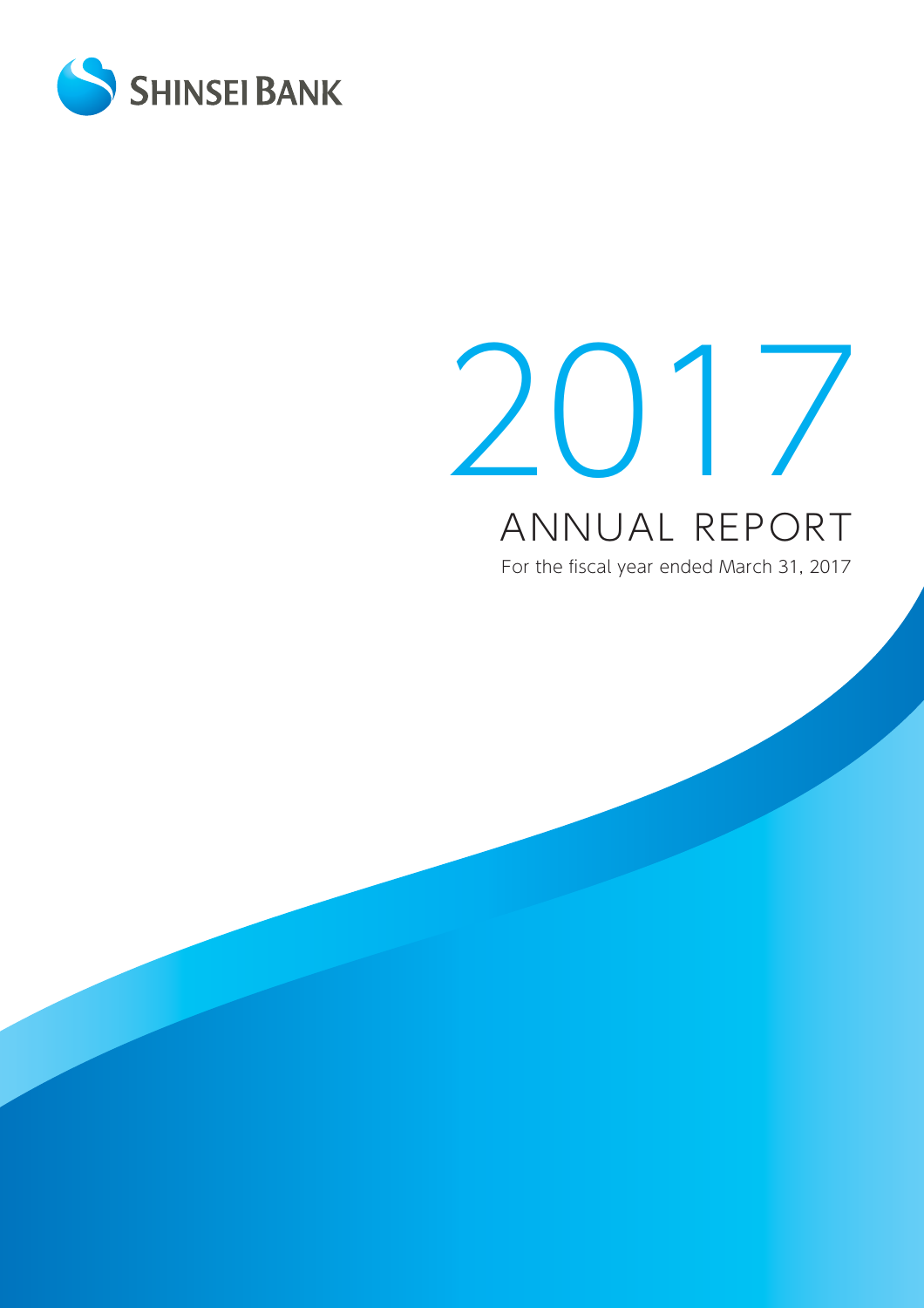# IR ACTIVITIES: Constructive Dialogue with a Market Purpose (Engagement)

### **Policies for IR Activities in Fiscal Year 2016 New Initiatives in Fiscal Year 2016**

- **1)** Clearly designate the CEO as bearing ultimate responsibility for investor relations (IR) activities and performing a core role in our strategic IR execution
- **2)** Implement IR activities with clearly identified themes in a well-balanced manner across four regions—Japan, North America, Europe, and Asia—that reflect the role and function of the executive officers or employees who have been tasked with IR assignments
- **3)** Promote dialogue with the market about future measures as well as progress on the Third MTMP's strategy and issues
- **4)** Conduct gap analysis and map out the Bank's current status as a preparatory step to further improve and elevate our information disclosure
- **5)** Foster an environment where the voice of the market can be harnessed as management information to broaden internal communication

### **1)** Holding Shinsei IR Day Executive officers in charge of each business came to IR

- Day, which was aimed at domestic and overseas investors, and explained each business in the Shinsei Bank Group. For Shinsei IR Day, we bolstered fair disclosure through a variety of tools all available in English and Japanese such as live online audio streaming, an archive of videos, and Q&A summaries and other materials.
- **2)** Equity analysts from brokerages informed our executive officers about the market's view of the Bank.
- **3)** IR training for employees

Participants at Shinsei IR Day



The executive officer in charge of investor relations reports on IR activities at a meeting of general managers and division, branch and department managers.

# **IR Activities Record (FY2016 Results)**

| formation disclosure<br>nal communication | role in our strategic IR execution<br>tasked with IR assignments                                    | 1) Clearly designate the CEO as bearing ultimate responsibil-<br>ity for investor relations (IR) activities and performing a core<br>2) Implement IR activities with clearly identified themes in a<br>well-balanced manner across four regions—Japan, North<br>America, Europe, and Asia—that reflect the role and func-<br>tion of the executive officers or employees who have been<br>3) Promote dialogue with the market about future measures as<br>well as progress on the Third MTMP's strategy and issues<br>4) Conduct gap analysis and map out the Bank's current status<br>as a preparatory step to further improve and elevate our in-<br>5) Foster an environment where the voice of the market can<br>be harnessed as management information to broaden inter- | 1) Holding<br>2) Equity<br>3) IR train |
|-------------------------------------------|-----------------------------------------------------------------------------------------------------|-------------------------------------------------------------------------------------------------------------------------------------------------------------------------------------------------------------------------------------------------------------------------------------------------------------------------------------------------------------------------------------------------------------------------------------------------------------------------------------------------------------------------------------------------------------------------------------------------------------------------------------------------------------------------------------------------------------------------------------------------------------------------------|----------------------------------------|
|                                           |                                                                                                     |                                                                                                                                                                                                                                                                                                                                                                                                                                                                                                                                                                                                                                                                                                                                                                               |                                        |
|                                           | <b>IR Activities Record (FY2016 Results)</b>                                                        |                                                                                                                                                                                                                                                                                                                                                                                                                                                                                                                                                                                                                                                                                                                                                                               |                                        |
| <b>Events</b>                             |                                                                                                     |                                                                                                                                                                                                                                                                                                                                                                                                                                                                                                                                                                                                                                                                                                                                                                               | No. of events                          |
| Shinsei IR Day                            |                                                                                                     | Results briefings for investors and analysts, conference calls                                                                                                                                                                                                                                                                                                                                                                                                                                                                                                                                                                                                                                                                                                                |                                        |
|                                           |                                                                                                     |                                                                                                                                                                                                                                                                                                                                                                                                                                                                                                                                                                                                                                                                                                                                                                               |                                        |
|                                           |                                                                                                     |                                                                                                                                                                                                                                                                                                                                                                                                                                                                                                                                                                                                                                                                                                                                                                               |                                        |
| Individual meetings                       | Participant in conferences organized by brokerages<br>(includes individual meetings at conferences) |                                                                                                                                                                                                                                                                                                                                                                                                                                                                                                                                                                                                                                                                                                                                                                               | 358                                    |
|                                           | <b>Individual IR Meetings and</b>                                                                   | <b>Top Management Commitment (FY2016 Results)</b>                                                                                                                                                                                                                                                                                                                                                                                                                                                                                                                                                                                                                                                                                                                             |                                        |
| <b>CEO</b>                                | <b>IR Executive</b><br><b>Officer</b>                                                               | <b>IR Staff</b>                                                                                                                                                                                                                                                                                                                                                                                                                                                                                                                                                                                                                                                                                                                                                               | <b>Total</b>                           |
| 105                                       | 135                                                                                                 | 118                                                                                                                                                                                                                                                                                                                                                                                                                                                                                                                                                                                                                                                                                                                                                                           | 358                                    |
| meetings<br>29%                           | meetings<br>38%                                                                                     | meetings<br>33%                                                                                                                                                                                                                                                                                                                                                                                                                                                                                                                                                                                                                                                                                                                                                               | 100%                                   |
|                                           | to a higher level                                                                                   | <b>Policies for IR Activities in Fiscal Year 2017</b><br>1) Strategically engage in constructive dialogue between<br>regions of Japan, North America, Europe, and Asia<br>2) Promote fair information disclosure with an eye to add<br>3) Foster information disclosure that factors in ESG invest                                                                                                                                                                                                                                                                                                                                                                                                                                                                            | meetings                               |

### **Individual IR Meetings and Top Management Commitment (FY2016 Results)**

| <b>CEO</b>      | <b>IR Executive</b><br><b>Officer</b> | <b>IR Staff</b> | Total           |
|-----------------|---------------------------------------|-----------------|-----------------|
| 105<br>meetings | 135.<br>meetings                      | 118<br>meetings | 358<br>meetings |
| 29%             | 38%                                   | 33%             | 100%            |

### **Policies for IR Activities in Fiscal Year 2017**

- **1) Strategically engage in constructive dialogue between CEOs and investors in the four regions of Japan, North America, Europe, and Asia**
- **2) Promote fair information disclosure with an eye to adopting fair disclosure rules**
- **3) Foster information disclosure that factors in ESG investment and elevate our IR activities to a higher level**
- **4) Disseminate to employees across multiple tiers the viewpoints investors and analysts express to management**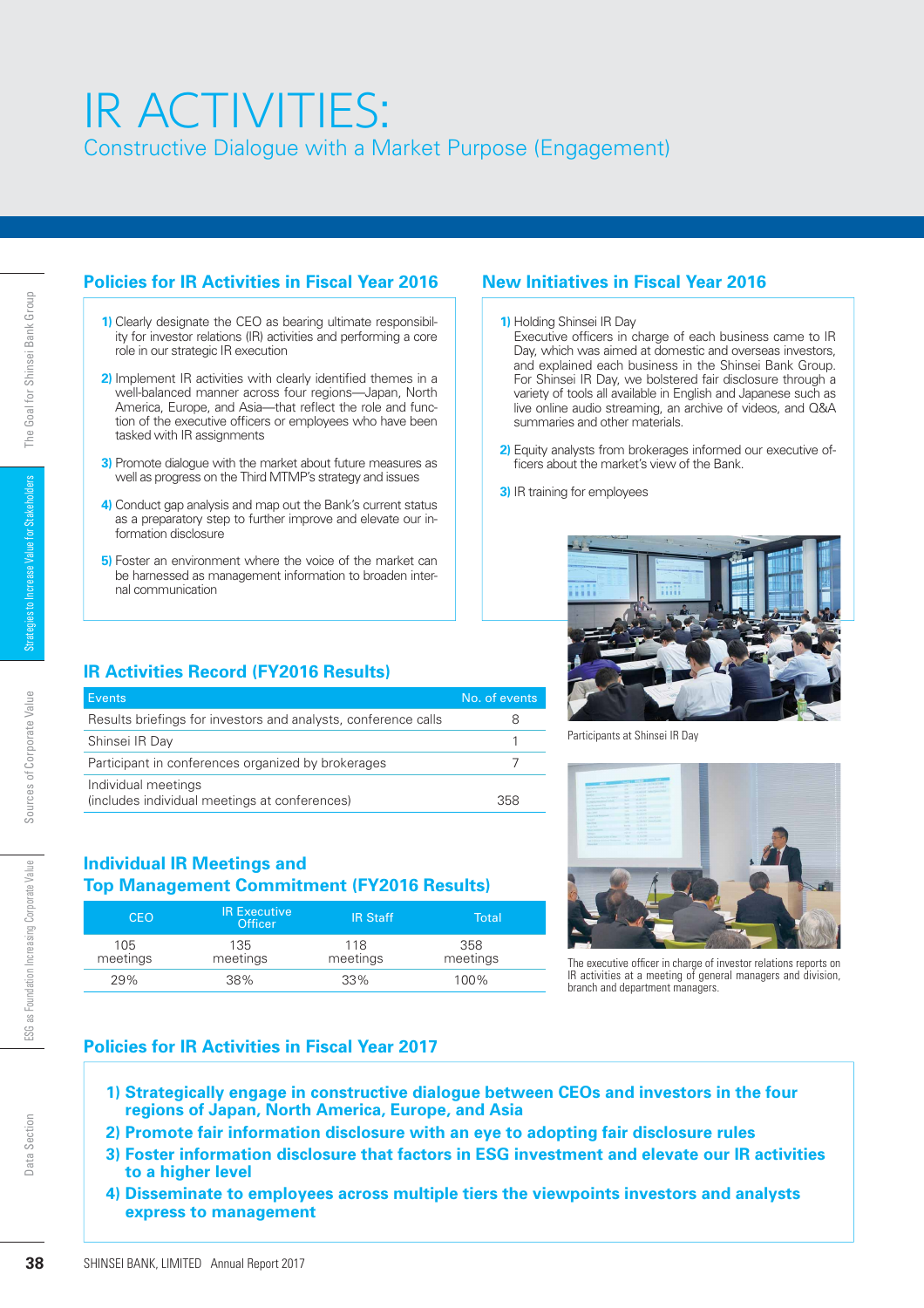# Sources of Corporate Value

### At a Glance 40

**THE THE** 

### Individual Business 42

Institutional Business 44

### Global Markets Business 46

Status of Regional Revitalization and SME Management Improvement Initiatives | **1988** 17

Business Segment Information, Overview of Important Sub-units 48

**BANK** 

Glossary **49**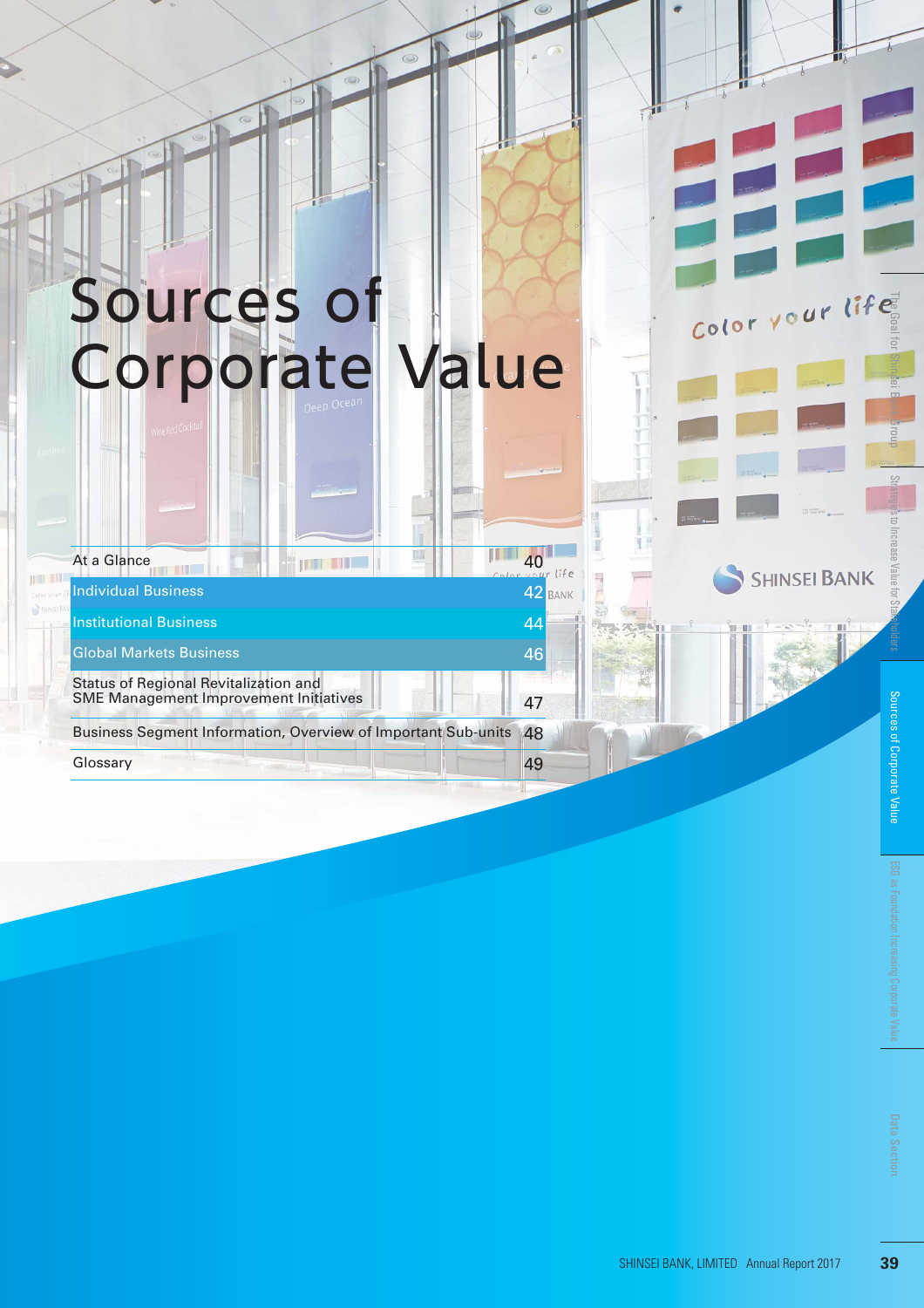# AT A GLANCE Segment Data

# **INDIVIDUAL BUSINESS**

### **Major Business**

- Retail Banking
- Deposit related products (saving deposits, time deposits, structured deposits, foreign currency deposits)
- Asset management
- (consultation, mutual funds, annuity products)
- Housing loans • Consumer Finance
- Unsecured personal loans
- (Shinsei Bank, Shinsei Financial, NOLOAN)
- Installment sales credit, settlement, credit cards
- (APLUS FINANCIAL) – Credit Guarantees
- (Shinsei Financial, APLUS FINANCIAL)





# **INSTITUTIONAL BUSINESS 40** SHINSEI BANK, LIMITED Annual Report 2017<br> **400** SHINSEI BANK, LIMITED Annual Form Section Corporation Increase Value of Constrate Corporation Increase Corporate Financial CRILLIS FINANCIALI<br>
CORPORATION (Shinsei Bank

### **Major Business**

- Corporate, Financial Institutions & Public Sector Finance
- Healthcare Finance
- Real Estate Finance
- Project Finance
- Specialty Finance
- Business Succession Finance
- Corporate Restructuring
- Credit Trading
- Private Equity
- Advisory Services
- Leasing (Showa Leasing)
- Trust Operations (Shinsei Trust & Banking)

# **Contribution**<sup>1</sup>



# **GLOBAL MARKETS BUSINESS**

# **Major Business**

- Markets Business
- Asset Management
- Wealth Management
- Securitization (Shinsei Securities)

### **Contribution**<sup>1</sup>

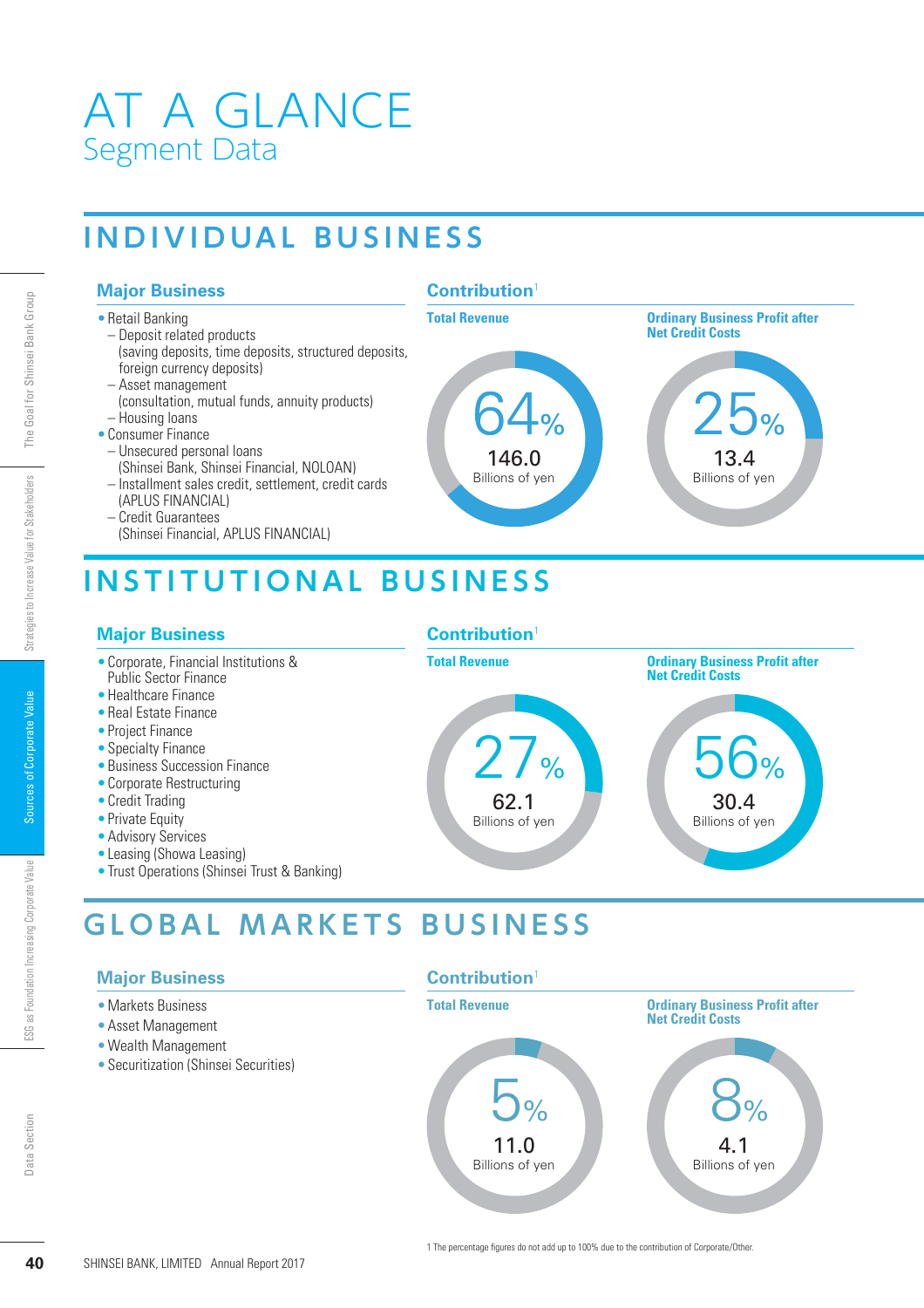

At a Glance



|             | <b>Total Revenue</b> | <b>General and</b><br><b>Administrative</b><br><b>Expenses</b> | <b>Ordinary</b><br><b>Business Profit</b> | <b>Net Credit Costs</b> | <b>Ordinary Business</b><br><b>Profit after</b><br><b>Net Credit Costs</b> |             | <b>Total Loans and Bills Discounted,</b><br><b>Deposits and<br/>Negotiable Certificates of Deposit</b> |
|-------------|----------------------|----------------------------------------------------------------|-------------------------------------------|-------------------------|----------------------------------------------------------------------------|-------------|--------------------------------------------------------------------------------------------------------|
| 80          |                      |                                                                |                                           |                         |                                                                            | 3,000       |                                                                                                        |
|             |                      |                                                                |                                           |                         |                                                                            |             | Total Loans and Bills Discounted<br>Deposits and Negotiable Certificates of Deposit                    |
| 60          | 62.1                 |                                                                |                                           |                         |                                                                            |             | 2,714.7                                                                                                |
|             |                      |                                                                |                                           |                         |                                                                            | 2,000       |                                                                                                        |
| 40          |                      |                                                                |                                           |                         |                                                                            |             |                                                                                                        |
|             |                      | 28.6                                                           | 33.5                                      |                         | 30.4                                                                       |             |                                                                                                        |
| 20          |                      |                                                                |                                           |                         |                                                                            |             |                                                                                                        |
|             |                      |                                                                |                                           |                         |                                                                            | 1,000       | 935.8                                                                                                  |
| $\mathbf 0$ |                      |                                                                |                                           | 3.0                     |                                                                            |             |                                                                                                        |
|             |                      |                                                                |                                           |                         |                                                                            |             |                                                                                                        |
| $-20$       |                      |                                                                |                                           |                         |                                                                            | $\mathbf 0$ |                                                                                                        |
|             | <b>FY16</b><br>FY15  | FY15<br><b>FY16</b>                                            | FY15<br><b>FY16</b>                       | FY15<br><b>FY16</b>     | FY15<br><b>FY16</b>                                                        |             | <b>FY16</b><br><b>FY15</b>                                                                             |

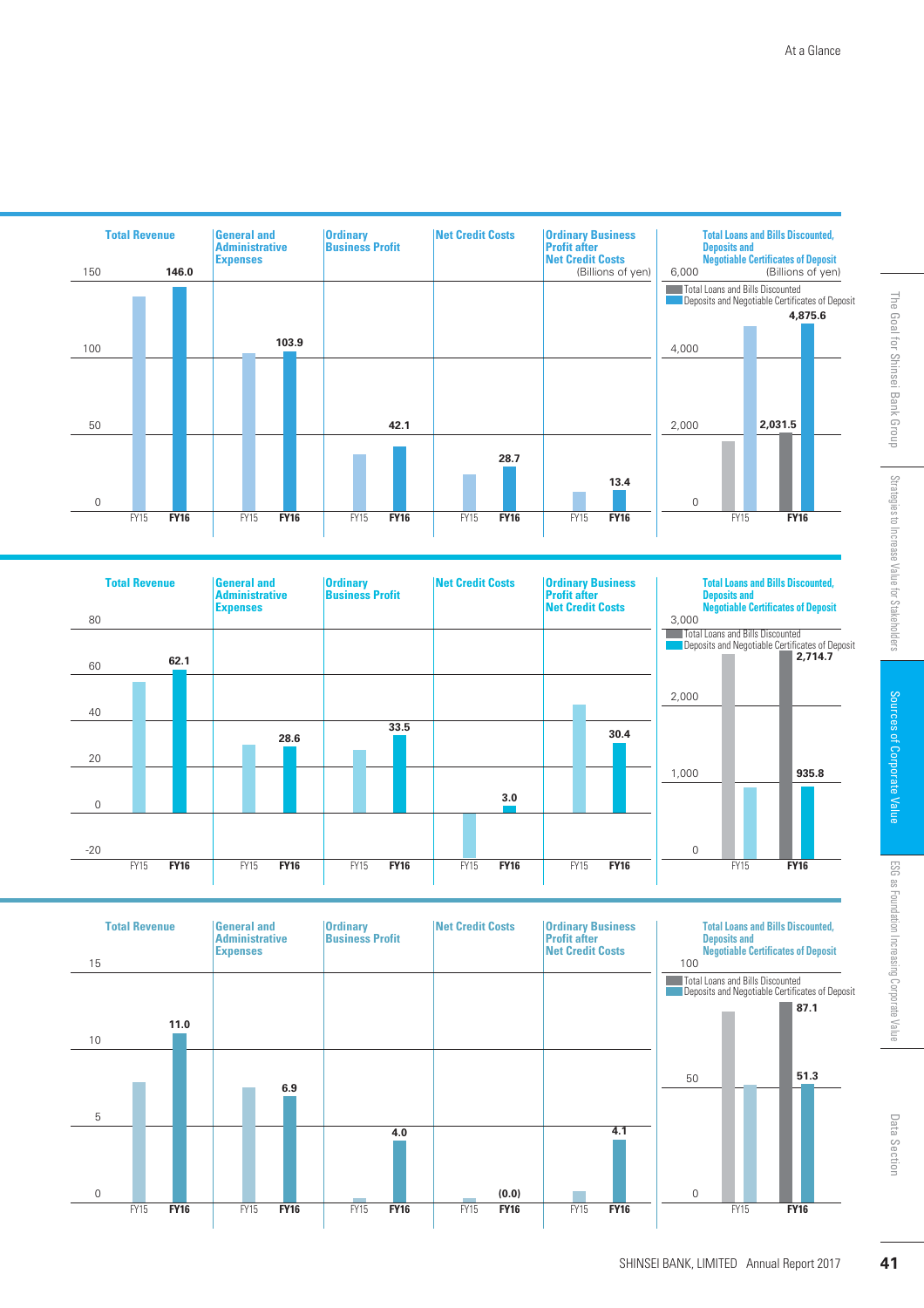# **INDIVIDUAL BUSINESS**



The Individual Business is composed of: retail banking, which accepts deposits and handles asset management products and housing loans; and consumer finance, which handles unsesales credit (shopping credit), settlements, and sales of financial products to individuals and related services.

# Business Environment Awareness: Risks and Opportunities

The investment appetite of our individual customers has continued to diminish since the Bank of Japan adopted its negative interest rate policy in 2016. In the medium-and-long term, however, a shrinking overall population with a composition evolving toward a growing elderly cohort supported by smaller working age and youth populations will lead to lifestyle changes and amplify the structural push in the shift toward investment from savings. These trends are expected to drive major structural changes in Japan's asset management environment. Moreover, the entry of new businesses with innovative financial technologies such as FinTech mainly into the fields of settlements and credit cards, which are APLUS FINANCIAL Co., Ltd.'s core domains, will likely further intensify competition. In the consumer finance field, we recognize there is likely to be even more scrutiny than before on whether lenders meet the funding needs of their customers in ways that are socially sound. With the Shinsei Bank Group a contributor to efforts to address an array of such social challenges, we once again strongly sense the need to create business opportunities. **42** SHINSEI BANK, LIMITED Annual Report 2017 The Goal for Shinsei Bank Group Strategies to Increase Value for Stakeholders Sources of Corporate Value Data Section ESG as Foundation Increasing Corporate Value

In particular, we believe one major theme for Shinsei Bank is supporting long-term asset formation of our individual customers, as opposed to depending mainly on swings in investor appetite in response to the external economic environment. Many people in the age 30-40 cohort are ready to accumulate financial assets but find it difficult to set aside a large block of time to visit a financial institution during the work day. In keeping with a Third MTMP core initiative, we provide asset management consulting services that minimize time and place constraints for the age 30-40 cohort, offering an environment of branches and remote access for mobile handsets that customers can seamlessly harness. We seek to provide new value to customers, constructing marketing models and increasing the sophistication of our credit screening strategies based on artificial intelligence and big data, while also drawing on the analytical work of SecondXight, Inc.

# Operating Assets







### APLUS FINANCIAL Operating Assets

1.5 (Trillions of yen)

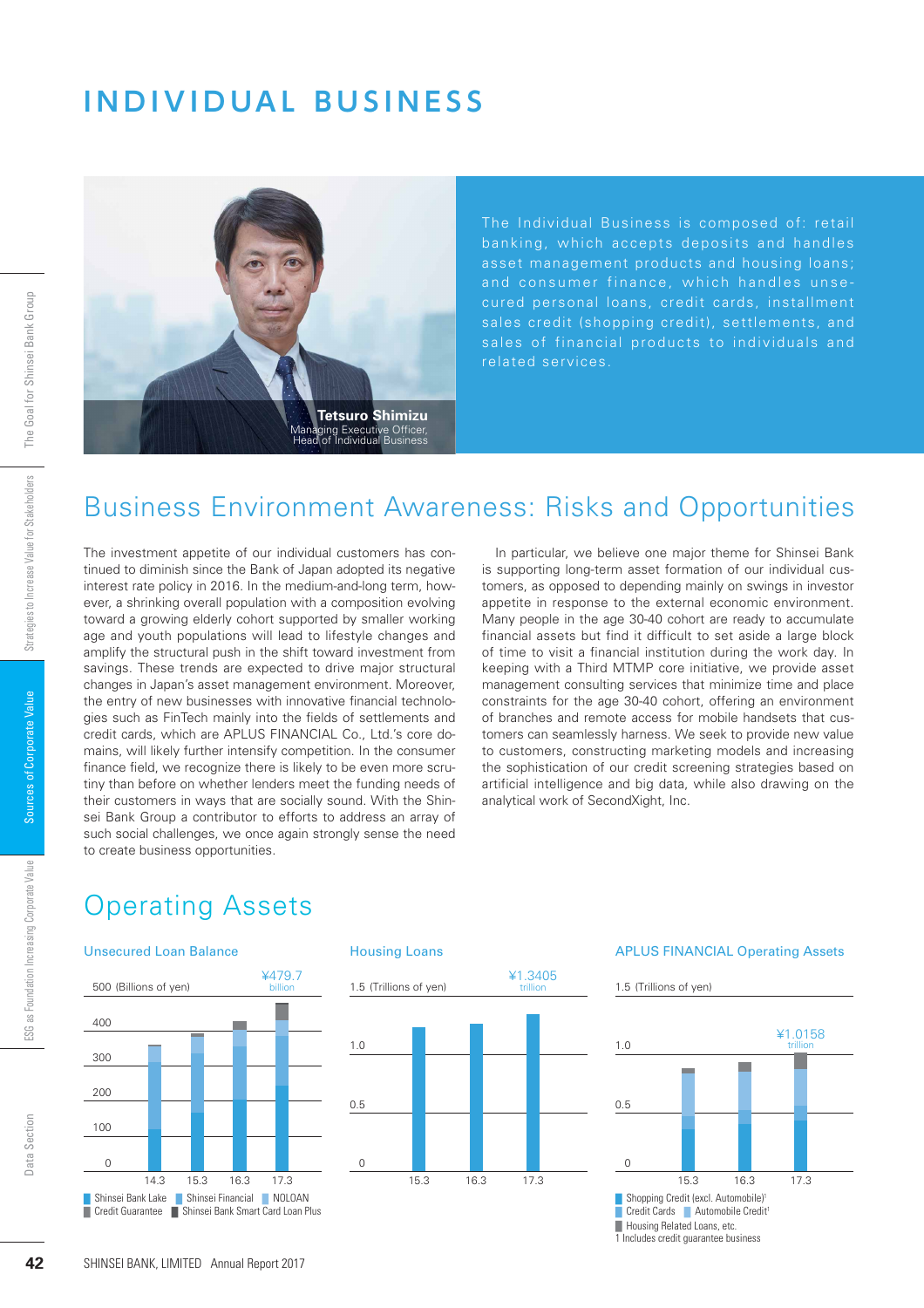# Progress Assessment of Third MTMP's First Year

## Growth Areas

**Unsecured loans:** Shinsei Bank Card Loan—Lake (Shinsei Bank Lake) continued to increase its loan balance and the size of its customer base through expansion focused on such measures as a new advertisement campaign, an ATM alliance with JAPAN POST BANK Co., Ltd. and a branch strategy. We continued to run our business in a disciplined manner in keeping with the spirit of the Money Lending Business Act, which aims to prevent borrowers from taking out loans from multiple lenders.

# Strategic Initiative Areas performances.

**Settlements:** APLUS FINANCIAL began offering a settlement agent service in Japan for WeChat Pay, a Chinese mobile settlement service offered as a part of WeChat, China's largest SNS service run by Tencent Holdings Ltd. The number of merchants accepting the service is increasing.

# Stable Revenue Areas

**Asset management consulting:** Investment appetite across markets overall diminished sharply through the first half of fiscal year 2016 and dampened our performance but sales of asset management products recovered, mainly in structured notes, toward the fiscal year-end as the stock market rebounded.

**Credit cards and shopping credit:** APLUS FINANCIAL's shopping credit business expanded the number of member merchants in its network using the APLUS e-order system, and the revolving credit balance at the credit card business grew. As a result, both businesses delivered solid

# Data on Major Operations



# **Topics** Financial Literacy Program "MoneyConnection®"

"MoneyConnection®" is a financial literacy program aimed at young people Shinsei Financial Co., Ltd. developed jointly in 2006 with Sodateage.net, an approved, specified nonprofit corporation, with the two parties initiating a rollout of the program. The program offers young people an opportunity to think about money, working, lifestyles, and their own values and is designed to be a catalyst that encourages participants to seriously think about their own future. Drawing on its relationships with regional financial institutions, Shinsei Bank has sponsored "MoneyConnection®" as one of its philanthropic initiatives focusing on the theme of "nurturing the next generation." Since fiscal year 2012, the program has been offered at 846 high schools across Japan as of June 30, 2017. For further details, please see page 18 of this report.



Learning materials for MoneyConnection®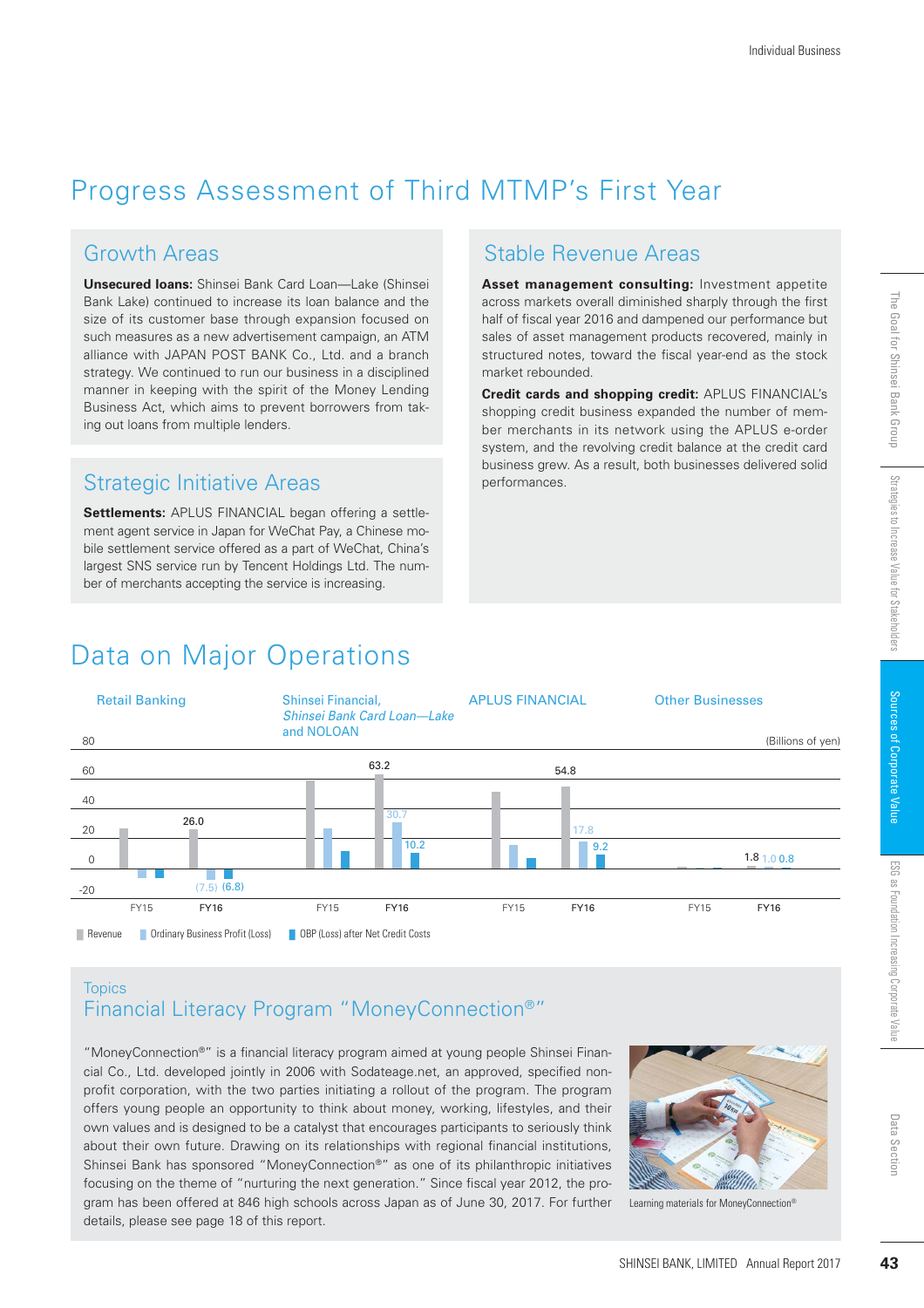# **INSTITUTIONAL BUSINESS**



The Institutional Business is composed of the corporate business that provides finance and solutions to the Bank's corporate, public corporation and financial institution customers; structured finance, which provides services such as real estate finance and project finance; principal investments, which is engaged in businesses such as private equity and business succession; and a leasing business.

# Business Environment Awareness: Risks and Opportunities

In domestic financial markets under the negative interest rate policy, margins on corporate lending continued to trend at a low level against a backdrop of interest rate competition among financial institutions and an improvement in the financial structure of corporations. In this environment, the Shinsei Bank Group strove to maintain and improve its earnings base by focusing on fields where it has competitive advantages.

Structured finance, which includes real estate finance and project finance, is a business we locate in growth areas. Our expertise and analytical capabilities in structured finance reflect our many years of experience in the field.

In real estate finance, we have been prudent in view of possible overheating recently in some corners of the domestic real estate market, keeping a close eye on the risk-return profile of each project we evaluate and trends in real estate prices. In this context, we forged ahead with forming projects in response to customer needs.

In domestic project finance, reflecting changes in laws relating to renewable energy, we sought to diversify our mix of initiatives to include electric power sources such as wind and biomass in anticipation of a peaking in funding demand from

megasolar projects.

To provide one-stop solutions harnessing the comprehensive capabilities of the Shinsei Bank Group to corporate customers, including middle-market companies and small- and mediumsized enterprises (SMEs), we moved ahead with joint development of new products and services using the know-how of Group companies, starting with Showa Leasing.

In response to growing funding operation needs of regional financial institutions, we continued to provide them ways to manage their balance sheets through sales of loan claims, the formation of syndicate loans and sales of asset management products such as structured products and private placement investment trusts, leveraging the network of regional banks we do business with, a strength of the Shinsei Bank Group.

With many baby-boom-generation company owners approaching retirement age, we are harnessing our know-how in principal transactions to provide financial solutions such as buyout finance and debt workouts to customers with needs in business succession or in restructuring or closing down their businesses.

# perating Assets

### Structured finance balance **Corporate business balance**





### Showa Leasing operating assets

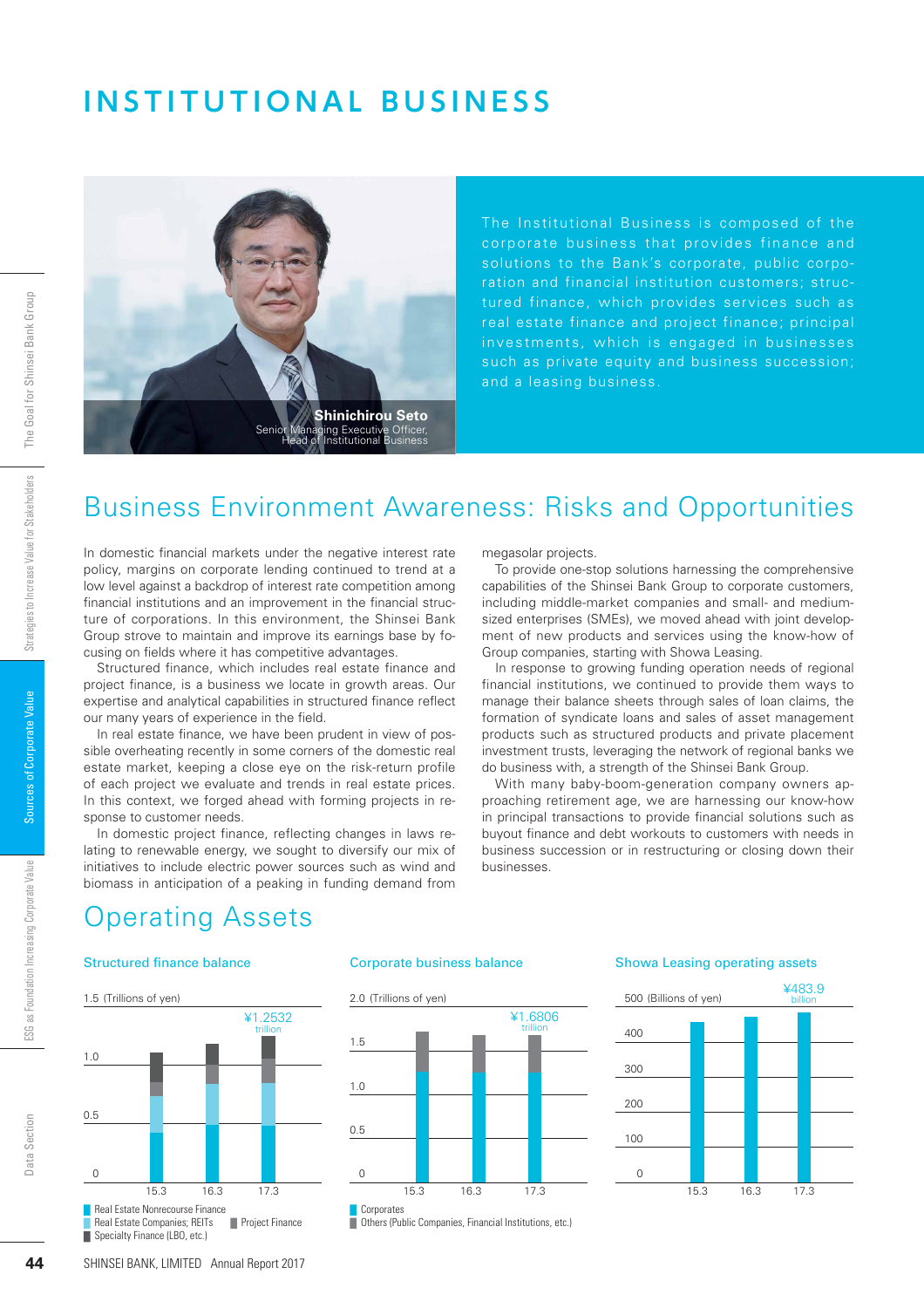# Progress Assessment of Third MTMP's First Year

**Project finance:** With initiatives mainly focused on regional renewable energy projects, domestic project finance is growing into a reliable earnings base, as we bolstered relationships with key players in project finance such as domestic and foreign project sponsors, regional financial institutions and electric power facility operators. In overseas project finance, we are focused on locking in highquality projects with Japan-affiliated sponsors, especially in Asia, Australia and Europe.

**Real estate finance:** Based on external environmental factors such as the murkiness of domestic real estate prices and domestic and overseas economic conditions, we strive to apply risk-return-focused metrics rigorously in selecting initiatives, while steadfastly implementing new projects.

# Growth Areas **Strategic Initiative Areas** Strategic Initiative Areas

**Solutions for SMEs:** We commenced a vendor leasing business working in collaboration with consolidated subsidiaries APLUS Co., Ltd. and Showa Leasing Co., Ltd. The Shinsei Bank Group is working to bolster its provision of solutions and financial services to SMEs, a strategic initiative area, through the integration of the APLUS member merchant network and Showa Leasing's lease functions.

**Business-succession finance:** We work to provide financial solutions such as buyout finance and debt workouts to middle-market companies and SMEs with needs in business succession or in restructuring or closing down their businesses.

# Data on Major Operations



# **Topics**

# Shinsei Bank Group's "Child-care Support Fund" Invests in Childcare Business

Shinsei Bank, Limited and Shinsei Corporate Investment (SCI) Limited formed the "Japan Impact Investment I Limited Partnership" in January 2017 as a way to make impact investments (Glossary P.50) in domestic businesses involved in supporting childcare. Its first investment is a third-party allotment issued by mama square Co., Ltd. to raise capital. The Fund aims to invest in companies engaged in businesses such as childcare that supports the work-life balance of working women, childcare, afterschool care, education, household support, and support for families caring for both children and elders in parallel. Harnessing SCI's venture and buyout investment expertise and experience, the Fund seeks to contribute to addressing social challenges through its investments.



mama square Kakogawa space

For impact investment, visit Shinsei Corporate Investment Limited website.

http://www.shinsei-ci.com/impact-investment/ For specifics, visit our website to read our press release on this matter.

http://www.shinseibank.com/corporate/en/news/pdf/pdf2016/170130\_impactinvestment\_e.pdf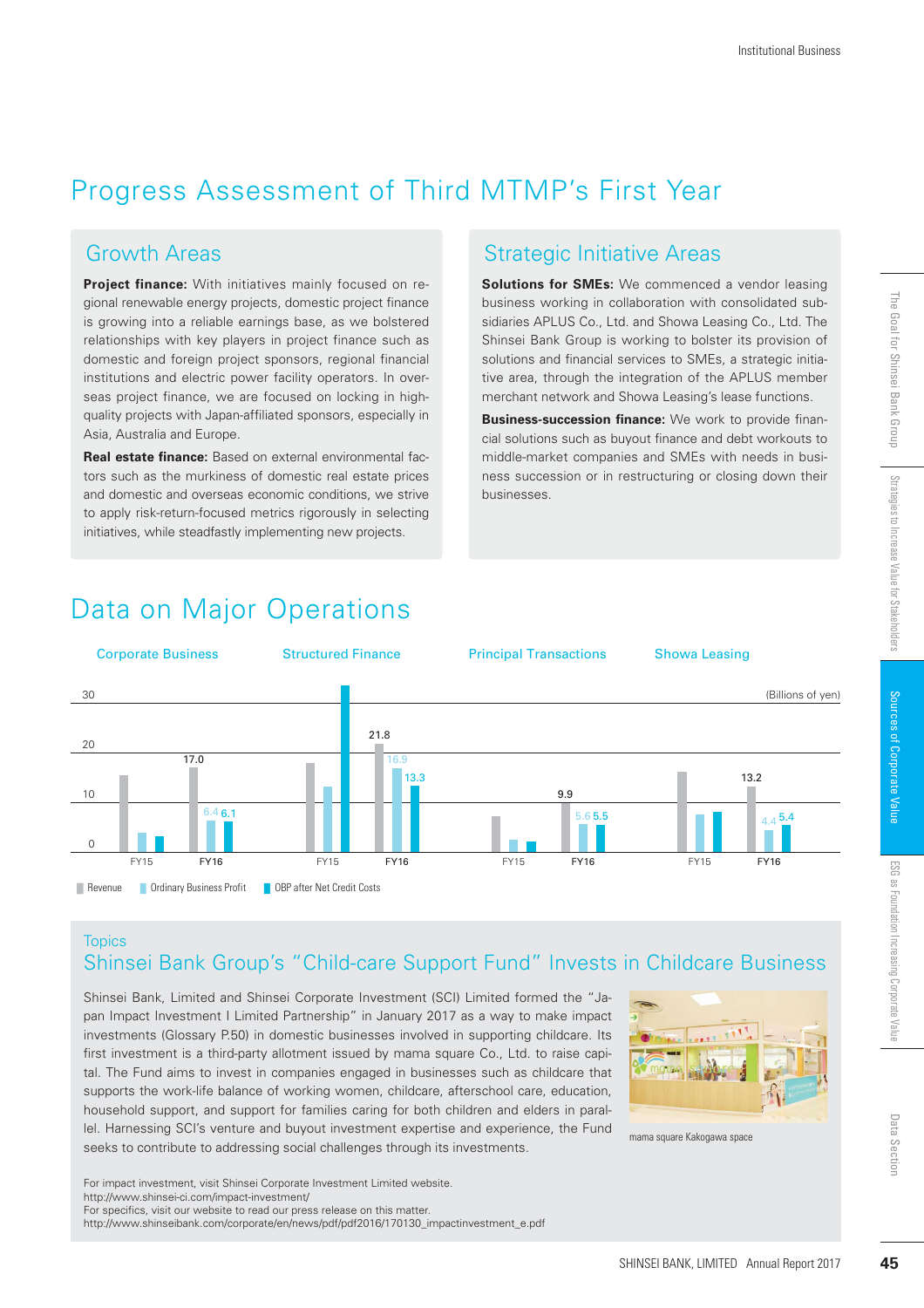# **GLOBAL MARKETS BUSINESS**

Global Markets Business is composed of: the markets business, which engages in ment, which offers investment trusts; wealth management, which provides financial products and services to high net-worth customers; and securities brokerage through subsidiary Shinsei Securities Co., Ltd.

# Business Environment Awareness: Risks and Opportunities

Financial markets in fiscal year 2016 were roiled by the UK's Brexit decision in the context of a prolonged low-interest-rate environment. In particular, amid growing uncertainties in the first half, the investment stance of individual customers tended to be cautious. In this environment, we sought to expand our stable earnings foundation by working to deepen transactions with customers and expand our customer base by providing services in a flexible manner and bolstering our lineup of products that align well with trends and opportunities in response to the diverse needs of our corporate and individual customers.

In corporate market solutions, a category the Third MTMP locates in stable revenue areas, we continued to work to strengthen and advance a marketing approach based on proposing solutions. We strove to deepen transactions with existing customers and develop new ones and enhance our competitive advantage via our fine-tuned response to the needs of individual customers such as needs to hedge foreign currency and interest rate exposures and funding operation needs

# Progress Assessment of Third MTMP's First Year

### Stable Revenue Areas

**Corporate market solutions:** Sales of structured deposits grew steadily in response to the proprietary investment needs of our regional financial institution customers and of our corporate customers for foreign currency derivatives.

# Data on Major Operations

**Markets Business Communist Communist Communist Communist Communist Communist Communist Communist Communist Communist Communist Communist Communist Communist Communist Communist Communist Communist Communist Communist Comm** 



thanks to our advanced, flexible product formation system. This system, in turn, relies on tight-knit collaboration between our highly experienced sales leaders and managers responsible for devising products.

We view the growing fund operation needs of our regional financial institution clients, which find it harder to manage their balance sheets in a low interest rate environment, as an opportunity, so we have been agile in striving to bolster sales of structured products and private placement investment trusts. We offer differentiated services and products to our customers by harnessing the Group's functions such as proposing various products and solutions regardless whether they are domiciled in Japan or overseas or their corporate group affiliation. The Group provides such services, products and solutions through Shinsei Securities Co., Ltd., which has expertise in areas such as structured finance, and Shinsei Investment Management Co., Ltd., an asset manager that has assembled a unique lineup of investment trust products.

### **Topics** SIM Awarded First Prize and Second Prize in R&I Fund Award 2017

Shinsei Investment Management (SIM) was awarded first prize in the global equity fund aggregate category for investment trusts/aggregate in R&I Fund Award 2017, sponsored by Rating and Investment Information, Inc. (R&I). In the India equity fund category for investment trusts, SIM received second prize from R&I for the Shinsei UTI India Fund, which it established and operates. The Shinsei UTI India Fund has been recognized by the annual R&I Fund Award program for six successive years.

Investment Trusts/Aggregate

| Category                        | Prize        | <b>Asset Manager</b>             |
|---------------------------------|--------------|----------------------------------|
| Global equity<br>fund aggregate | First prize  | Shinsei Investment<br>Management |
| <b>Investment Trusts</b>        |              |                                  |
| Category                        | Prize        | <b>Fund Name</b>                 |
| India equity fund               | Second prize | Shinsei UTI India Fund           |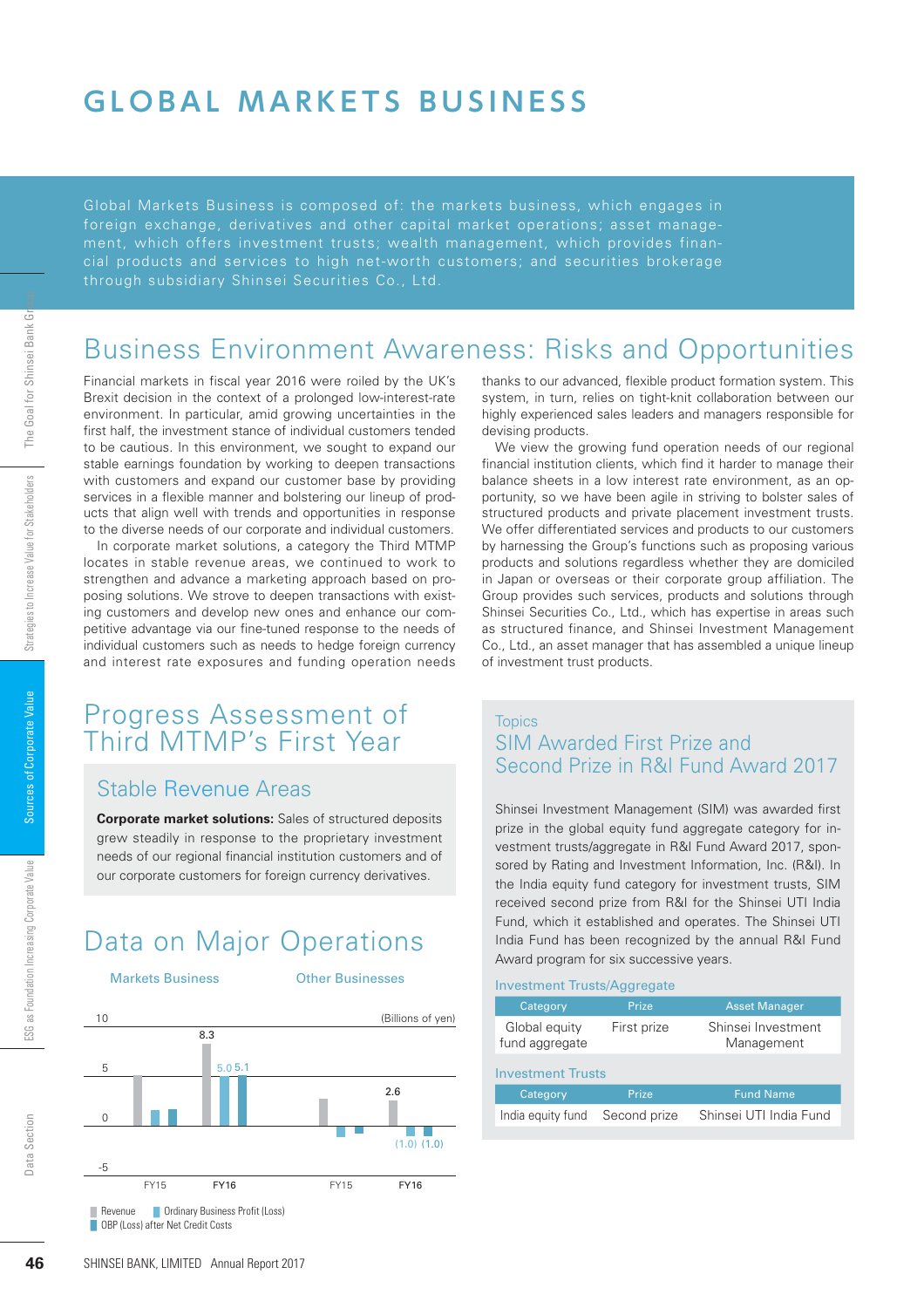# Status of Regional Revitalization and SME Management Improvement Initiatives

To improve the management of small- and medium-sized enterprises (SMEs) and contribute to regional revitalization, the Shinsei Bank engages in initiatives such as those described below, providing our expertise and, depending on the initiative, cooperating with regional financial institutions and the SME Business Rehabilitation Support Cooperative. With respect to supporting SMEs and local businesses that have technologies or business models with unrealized growth potential as well as new business fields or business domains that contribute to regional economic revitalization, the Bank goes beyond merely satisfying funding needs to provide financing that emphasizes cash flows and multifaceted solutions to such management issues as business strategy planning and implementation support and other complementary functions. Through such efforts, the Bank aims to expand the operations of growth-stage SME clients and contribute to the development of new business opportunities that accompany innovation.

### **Examples of Shinsei Bank Initiatives**

### • Supporting regional revitalization through business rehabilitation

Regional textile product manufacturer: While staying on top of robust order inflows, the company had in the past made a large capital investment in facilities overseas and then later as a result strained to raise funds, seriously hampering its production activities. As a result, it was forced to file an application for legal liquidation. It needed to secure funding to remain in business, so it was under pressure to act swiftly to select a sponsor in a very short time span. As a financial advisor to the company in its sponsor selection process, Shinsei Bank harnessed its customer base and extensive experience in business rehabilitation and M&A to succeed in swiftly finding a sponsor to back up the company that showed a strong interest in its businesses. In this way, we contributed to reviving and sustaining employment and traditional textile product manufacturing in the region.

### • Supporting management improvement

A regional dealer of imported vehicles: This dealer sought to enter the sales financing (auto loans) business to expand its business but to do so it needed to both improve its balance sheet and secure sufficient inventory financing. Accepting an infusion of capital-like funds, Shinsei Bank supported the dealer's efforts to bolster its financial position and helped facilitate its swift entry into auto loans by providing the credit screening and collection agency services of a Group company in installment sales credit. While continuing to support a scheme to securitize receivables from installment sales, the Bank plans to arrange joint financing for the dealer with several regional financial institutions to support it in securing an even more stable and diversified funding base.

### • Supporting management improvement

Electronic component production equipment maker: With its earnings eroding after the Lehman Brothers collapse, the company needed to secure new sources of funding. Taking notice of the company's advanced technologies and solid customer base, Shinsei Bank arranged a syndicated loan with several regional financial institutions and has since then continued to support the company. Through this ongoing support combined with monitoring of its order status and access to funding, Shinsei Bank advised the company on ways to increase the transparency of its business activities in the eyes of the financial institutions where it does business, and in doing so enabled the company to improve its earnings and solidified the footing of a cooperative support system it has formed with its main banks. Shinsei Bank also provides the company with instruments to hedge business risks by initiating a trading relationship with it in foreign exchange forward contracts.

### • Supporting business revitalization

Medical equipment manufacturer: Despite still formidable technologies, the company was stuck in vicious circle that originated in a sales expansion strategy that backfired and led to transaction margin erosion and persistent losses and ultimately to declining productivity due to aging production facilities. Burdened with enormous debts, the company sought rehabilitation through voluntary liquidation but recognizing how difficult it would be to recover on its own, the company publicly sought a sponsor to oversee its rehabilitation. Accepting a call to be its financial advisor in its sponsor selection efforts, Shinsei Bank recruited one with outstanding funding and management capabilities in a very short time span and then smoothly secured the cooperation of several creditors. In these ways, Shinsei Bank contributed to putting the manufacturer on a path to recovery through voluntary liquidation. At present, the manufacturer is off to a fresh start with its sponsor enabling it to invest in facilities necessary for business expansion. Strategies to the company of the corporation of the Corporation and a state of the Chemian Brothers collapse, the metallarize-<br>
In the Lehman Brothers collapse, the metallaristic word with several corporation equipment mak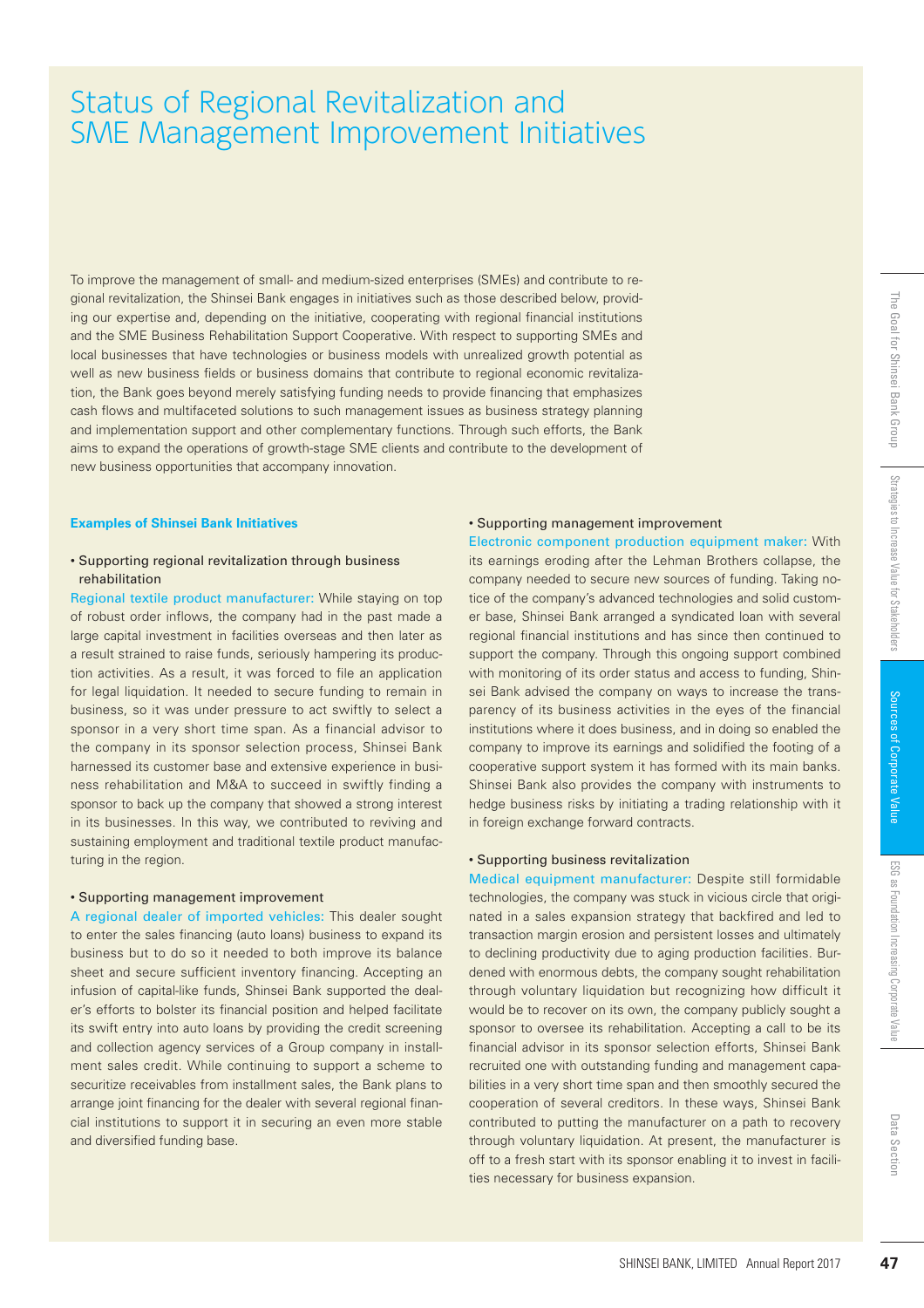# BUSINESS SEGMENT INFORMATION, OVERVIEW OF IMPORTANT SUB-UNITS

| <b>Individual Business:</b> | Focuses on retail financial products and services                                                                                                                                                                                                                                                |
|-----------------------------|--------------------------------------------------------------------------------------------------------------------------------------------------------------------------------------------------------------------------------------------------------------------------------------------------|
| <b>Retail Banking</b>       | "Retail Banking" provides financial transactions and services to retail customers such as yen/<br>foreign currency, structured deposits, investment trusts, brokerage service (through a partner in-<br>stitution), life and nonlife insurance (through partner institutions) and housing loans. |
| <b>Shinsei Financial</b>    | "Shinsei Financial" provides consumer finance products and services and guarantee services<br>(Shinsei Financial, Shinsei Bank Lake, NOLOAN).                                                                                                                                                    |
| <b>APLUS FINANCIAL</b>      | "APLUS FINANCIAL" provides installment sales credit, credit cards, guarantees, financing and<br>settlement services.                                                                                                                                                                             |
| <b>Others</b>               | The "Others" consists of profit and loss attributable to unallocated consumer finance business<br>and other subsidiaries.                                                                                                                                                                        |

| <b>Retail Banking</b>           | "Retail Banking" provides financial transactions and services to retail customers such as yen/<br>foreign currency, structured deposits, investment trusts, brokerage service (through a partner in-<br>stitution), life and nonlife insurance (through partner institutions) and housing loans. |
|---------------------------------|--------------------------------------------------------------------------------------------------------------------------------------------------------------------------------------------------------------------------------------------------------------------------------------------------|
| <b>Shinsei Financial</b>        | "Shinsei Financial" provides consumer finance products and services and guarantee services<br>(Shinsei Financial, Shinsei Bank Lake, NOLOAN).                                                                                                                                                    |
| <b>APLUS FINANCIAL</b>          | "APLUS FINANCIAL" provides installment sales credit, credit cards, guarantees, financing and<br>settlement services.                                                                                                                                                                             |
| <b>Others</b>                   | The "Others" consists of profit and loss attributable to unallocated consumer finance business<br>and other subsidiaries.                                                                                                                                                                        |
|                                 | For specifics, see page 42                                                                                                                                                                                                                                                                       |
| <b>Institutional Business:</b>  | Focuses primarily on corporate, public and financial sector finance and advisory businesses                                                                                                                                                                                                      |
| <b>Corporate Business</b>       | "Corporate Business" provides financial products and services, advisory services, health care fi-<br>nance and trust services to businesses and public corporations and financial institutions.                                                                                                  |
| <b>Structured Finance</b>       | "Structured Finance" provides real estate related nonrecourse and corporate finance, project fi-<br>nance, M&A related finance, and specialty finance.                                                                                                                                           |
| <b>Principal Transactions</b>   | "Principal Transactions" is engaged in the credit trading businesses, private equity, corporate<br>revitalization support business, the provision of business succession and business switching and<br>closure support services and asset-backed investment.                                     |
| <b>Showa Leasing</b>            | "Showa Leasing" primarily provides leasing related financial products and services.                                                                                                                                                                                                              |
|                                 | <b>Global Markets Business:</b> Focuses primarily on financial markets business                                                                                                                                                                                                                  |
|                                 | For specifics, see page 44<br>transactions.                                                                                                                                                                                                                                                      |
| <b>Markets</b><br><b>Others</b> | "Markets" is engaged in foreign exchange, derivatives, equity related and other capital markets<br>"Others" consists of the profit and loss attributable to Shinsei Securities, asset management,<br>wealth management and other products and services of the Global Markets Business.           |
|                                 | For specifics, see page 46                                                                                                                                                                                                                                                                       |
|                                 |                                                                                                                                                                                                                                                                                                  |
|                                 |                                                                                                                                                                                                                                                                                                  |
|                                 |                                                                                                                                                                                                                                                                                                  |
|                                 |                                                                                                                                                                                                                                                                                                  |

|                | <b>Global Markets Business:</b> Focuses primarily on financial markets business                                                                                                     |
|----------------|-------------------------------------------------------------------------------------------------------------------------------------------------------------------------------------|
| <b>Markets</b> | "Markets" is engaged in foreign exchange, derivatives, equity related and other capital markets<br>transactions.                                                                    |
| <b>Others</b>  | "Others" consists of the profit and loss attributable to Shinsei Securities, asset management,<br>wealth management and other products and services of the Global Markets Business. |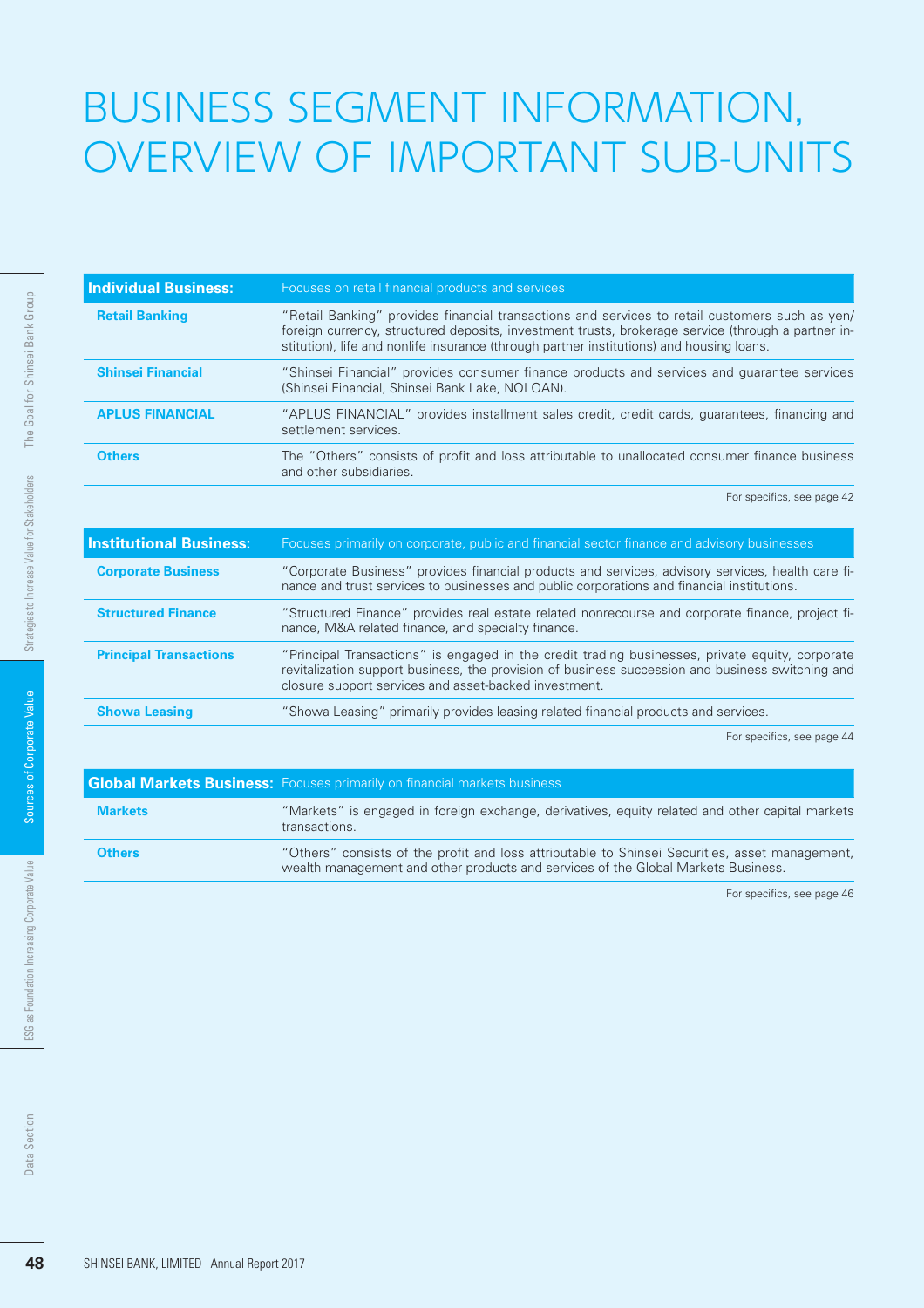# **GLOSSARY**

| Advisory                                             | Shinsei Bank's advisory business<br>proposes solutions to meet custom-<br>ers' diverse needs in areas such as<br>M&A, corporate restructuring, and<br>fundraising in Japan and overseas.                                                                                                                                                                                                                                                                                                                                                                                                                                                                                                            |
|------------------------------------------------------|-----------------------------------------------------------------------------------------------------------------------------------------------------------------------------------------------------------------------------------------------------------------------------------------------------------------------------------------------------------------------------------------------------------------------------------------------------------------------------------------------------------------------------------------------------------------------------------------------------------------------------------------------------------------------------------------------------|
| ALM<br><b>(Asset Liability</b><br><b>Management)</b> | ALM refers to the comprehensive<br>management of the market and li-<br>quidity risks that exist in the Bank's<br>balance sheet (i.e. assets and li-<br>abilities) as a result of its business<br>operations. ALM aims to optimize<br>interest rate income from the Bank's<br>balance sheet and economic value<br>by monitoring interest rate condi-<br>tions and asset/liability duration,<br>including off-balance items such as<br>derivatives on the Bank's account,<br>and adjusting for risks in assets/li-<br>abilities and derivatives transactions<br>in consideration of the change in<br>value of assets, liabilities, and peri-<br>odic profits or losses due to market<br>fluctuations. |
| <b>Asset Management</b>                              | In a broad sense, Asset Manage-<br>ment refers to Shinsei Bank's over-<br>all asset management business.<br>but in a narrower sense it refers to<br>the investment trust business and<br>investment advisory business. Shin-<br>sei Bank offers a variety of unique<br>financial products and services for<br>both institutional and individual (in-<br>cluding high-net worth) customers,<br>primarily through the Global Markets<br>Business and the Individual Busi-<br>ness (retail banking Business).                                                                                                                                                                                          |
| <b>Business Succession</b><br>Support                | The provision of investments and<br>loans to meet capital requirements<br>for the transfer of shares, etc. to cus-<br>tomers considering family members<br>or employees as business succes-<br>sors in order to facilitate the smooth<br>hand over of business ownership.                                                                                                                                                                                                                                                                                                                                                                                                                           |
| <b>Common Equity</b><br><b>Tier 1 Ratio</b>          | The financial indicator calculated in<br>accordance with the international<br>standard of the third Basel accord,<br>indicating the adequacy ratio of capi-<br>tal of an even higher level of quality<br>than the capital adequacy ratio com-<br>monly used to gauge the financial<br>stability of banks, etc. The ratio is<br>calculated by dividing the balance of<br>common equity tier 1 capital, which<br>is comprised of capital with high<br>loss absorption capability such as<br>common equity and retained earn-<br>ings, and dividing the total by the<br>balance of risk assets, the indicator<br>of the magnitude of risk of assets,<br>etc. held by banks.                            |

| Credit Guarantees represent a guar-<br>antee to repay a loan made by a<br>partner financial institution on behalf<br>of the borrower, in the case that the<br>borrower becomes unable to make<br>repayments, in return for a fee. In<br>the Shinsei Bank Group, Shinsei Fi-<br>nancial is focused on this business,<br>offering comprehensive support to<br>partner financial institutions including<br>advice on advertising strategies and<br>product design as part of its service.                     | he<br>B<br>Goal for Shinsei Bank Group        |
|------------------------------------------------------------------------------------------------------------------------------------------------------------------------------------------------------------------------------------------------------------------------------------------------------------------------------------------------------------------------------------------------------------------------------------------------------------------------------------------------------------|-----------------------------------------------|
| Credit Trading offers balance sheet<br>optimization solutions, including the<br>purchase of loan receivables from<br>current creditors or an investment in<br>(purchase of) monetary claims held<br>by the customer. Shinsei Bank also<br>invests in monetary claims such as<br>loans and leases sold in the second-<br>ary market for non-performing loans,<br>aiming to make profits by securing a<br>greater return than the initial invest-<br>ment through servicing or resale of<br>the receivables. | Strategies to Increase Value for Stakeholders |
| Derivative is a collective term refer-<br>ring to transactions that are derived<br>from or linked to other underlying<br>transactions such as interest rate,<br>bond, foreign exchange, and equity<br>transactions. They are also called<br>"financial derivatives" since most<br>of the transactions originate from<br>financial products.                                                                                                                                                                | Sources of Corporate Value                    |
| Exposure refers to an amount of as-<br>sets or an amount of money that is<br>exposed to foreign exchange, price<br>fluctuations or other risks as a result<br>of loans and investments.                                                                                                                                                                                                                                                                                                                    |                                               |
| Prior to the interest rate reduction<br>implemented as part of the revisions<br>to the Money Lending Business<br>Law, the interest rates on some<br>consumer finance products offered<br>by the Shinsei Bank Group's sub-<br>sidiaries exceeded the upper limit<br>stipulated by the Investment Law.<br>Following a ruling by the Supreme<br>Court in January 2006, custom-                                                                                                                                | ESG as Foundation Increasing Corporate Value  |
| limit stipulated by the Investment<br>Law have been allowed to request<br>a refund of the extra interest paid.<br>Accordingly, consumer finance com-<br>panies have recorded reserves in<br>order to cover losses on (grey zone)                                                                                                                                                                                                                                                                           | Data Section                                  |
|                                                                                                                                                                                                                                                                                                                                                                                                                                                                                                            | ers who paid more than the upper              |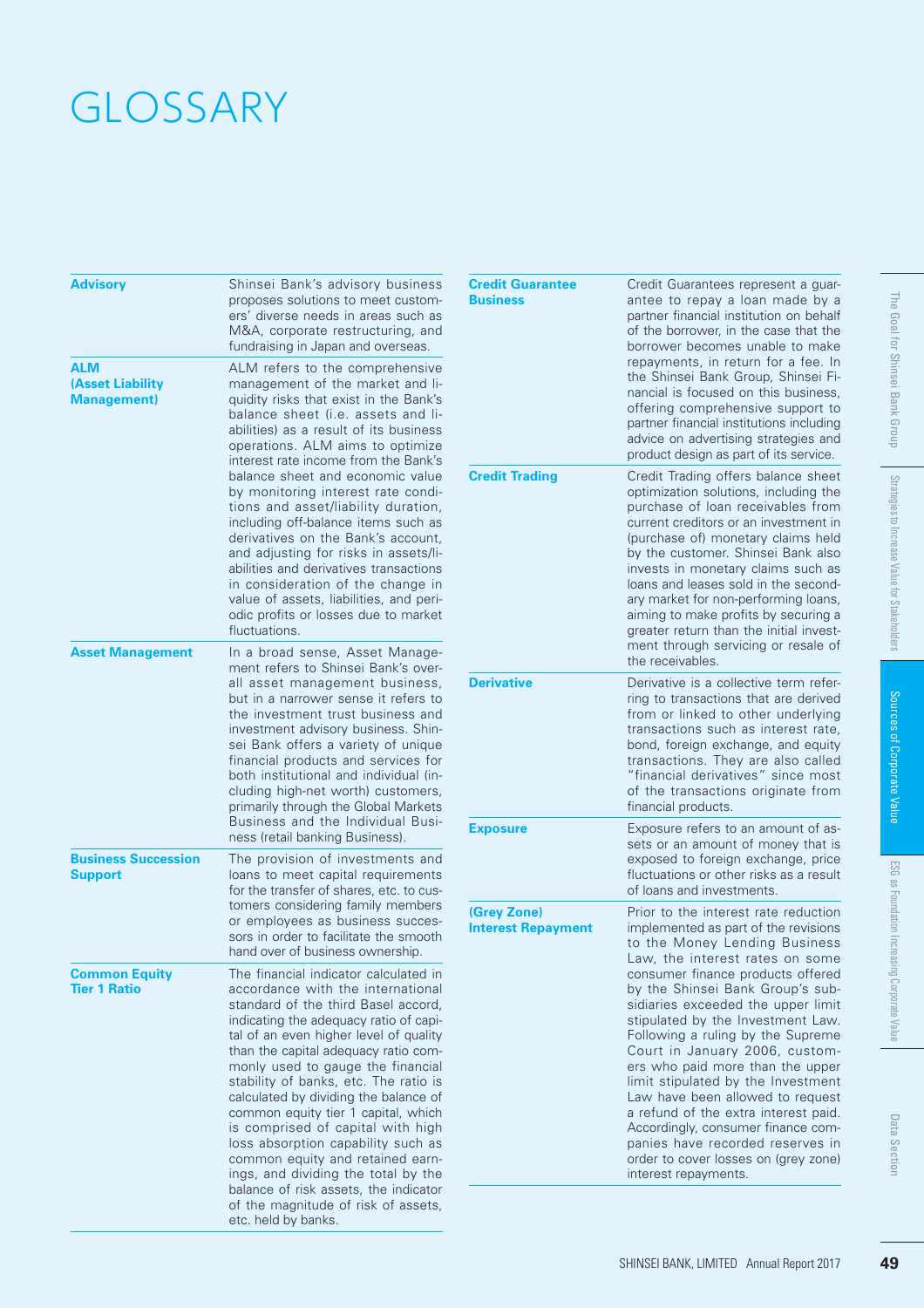| <b>Healthcare Finance</b>                                                                                                                                                                                | Healthcare Finance refers to financ-<br>ing— primarily nonrecourse loans—<br>as well as financial advisory on<br>management strategies and M&A<br>for senior care facilities and nursing<br>homes.                                                                                                                                           |
|----------------------------------------------------------------------------------------------------------------------------------------------------------------------------------------------------------|----------------------------------------------------------------------------------------------------------------------------------------------------------------------------------------------------------------------------------------------------------------------------------------------------------------------------------------------|
| <b>Impact Investment</b>                                                                                                                                                                                 | Investment aimed at generating both<br>an economic return and social return.<br>This approach seeks out companies<br>that address social issues while pur-<br>suing an economic return and invests<br>accordingly. A distinguishing feature<br>of impact investing is continuous<br>measurement of the social impacts<br>companies generate. |
| <b>(Shopping Credit)</b>                                                                                                                                                                                 | <b>Installment Sales Credit</b> Installment Sales Credit (Shopping<br>Credit) is a service that allows cus-<br>tomers to pay for goods or services<br>in installments without using a<br>credit card. Shinsei Bank group of-<br>fers this service primarily through<br><b>APLUS FINANCIAL.</b>                                               |
| <b>Installment Sales Credit/Shopping Credit System</b>                                                                                                                                                   |                                                                                                                                                                                                                                                                                                                                              |
| <b>APLUS</b>                                                                                                                                                                                             | (4) Lump sum payment<br>(1) Merchant partner agreement<br><b>Merchant Partner</b>                                                                                                                                                                                                                                                            |
| (3) Advance payment<br>agreement<br>(5) Repayment in installments                                                                                                                                        | (2) Sales agreement for product/service                                                                                                                                                                                                                                                                                                      |
| (2) Customer purchases a product or a service from the merchant partner<br>(3) Customer applies to APLUS for installment sales credit<br>(5) Customer repays the purchase price to APLUS in installments | <b>Customer</b><br>(1) APLUS concludes a merchant partner agreement with the merchant partner<br>(4) APLUS pays the purchase price for the product/service as a lump sum to the merchant partner                                                                                                                                             |
| <b>LBO Finance</b><br><b>(Leveraged Buyout</b><br><b>Finance)</b>                                                                                                                                        | LBO finance is a type of M&A finance<br>based on the assets or future cash<br>flows of a company to be acquired. It<br>is used when a company or an invest-<br>ment fund acquires another company.<br>At Shinsei Bank, LBO Finance is in-<br>cluded in Specialty Finance.                                                                    |
| <b>MBO Finance</b>                                                                                                                                                                                       | MBO stands for Management Buy-<br>out. It is a type of LBO finance offered<br>when a company's management buys<br>its own company co-working with an<br>investment fund and others. At Shin-<br>sei Bank, MBO Finance is included in<br>Specialty Finance.                                                                                   |

### Installment Sales Credit/Shopping Credit System



| cluded in Specialty Finance.                                                                                                                                                                                                                                                     | ment fund acquires another company.<br>At Shinsei Bank, LBO Finance is in- |
|----------------------------------------------------------------------------------------------------------------------------------------------------------------------------------------------------------------------------------------------------------------------------------|----------------------------------------------------------------------------|
| <b>MBO Finance</b><br>MBO stands for Management Buy-<br>out. It is a type of LBO finance offered<br>when a company's management buys<br>its own company co-working with an<br>investment fund and others. At Shin-<br>sei Bank, MBO Finance is included in<br>Specialty Finance. |                                                                            |

| <b>Net Credit Costs</b>                                                                 | Net credit costs are the sum of<br>reserves for loan losses set aside<br>(credit costs) according to the credit<br>standing of borrowers, reversal<br>(gains) of reserves for loan losses<br>and recoveries of written-off claims<br>resulting from their disposal. |                                                                                                                                                                                               |                                                                                                                                                                                                                                                                                    |  |
|-----------------------------------------------------------------------------------------|---------------------------------------------------------------------------------------------------------------------------------------------------------------------------------------------------------------------------------------------------------------------|-----------------------------------------------------------------------------------------------------------------------------------------------------------------------------------------------|------------------------------------------------------------------------------------------------------------------------------------------------------------------------------------------------------------------------------------------------------------------------------------|--|
| <b>Nonrecourse Loan</b>                                                                 | Nonrecourse loans are finances for<br>which repayment is made solely<br>from the cash flows generated from<br>specific businesses or assets (typi-<br>cally, but not always real estate),<br>with no recourse to the sponsor.                                       |                                                                                                                                                                                               |                                                                                                                                                                                                                                                                                    |  |
| Sell beneficiary right                                                                  | (Special Purpose Company)                                                                                                                                                                                                                                           | SPC                                                                                                                                                                                           |                                                                                                                                                                                                                                                                                    |  |
| Transfer proceeds<br><b>Current owner</b><br>ust beneficiary right<br>Real estate trust | <b>Trust beneficiary</b>                                                                                                                                                                                                                                            | Nonrecourse<br>loan                                                                                                                                                                           | <b>SHINSEI BANK</b>                                                                                                                                                                                                                                                                |  |
| <b>Trust bank</b>                                                                       | rights                                                                                                                                                                                                                                                              | Tokumei Kumiai<br>(TK) investment                                                                                                                                                             | Customer<br>(Sponsor)                                                                                                                                                                                                                                                              |  |
| <b>Ordinary Business</b><br><b>Profit (Loss)</b>                                        | lation.                                                                                                                                                                                                                                                             |                                                                                                                                                                                               | Ordinary business profit (loss)— the<br>indicator of profit (loss) from core<br>business after expenses- is cal-<br>culated by subtracting "expenses"<br>from "total revenue." "Net credit<br>costs" are excluded from this calcu-                                                 |  |
| <b>Portfolio</b>                                                                        |                                                                                                                                                                                                                                                                     | A portfolio refers to a group of vari-<br>ous components. An asset portfolio,<br>for example, refers to a collection of<br>various assets such as real estate,<br>cash deposits and equities. |                                                                                                                                                                                                                                                                                    |  |
| <b>Principal Transactions</b>                                                           |                                                                                                                                                                                                                                                                     | succession and growth funds.                                                                                                                                                                  | Principal Transactions generally refer<br>to a bank's proprietary investments.<br>Shinsei Bank proactively makes pro-<br>prietary investments in the Credit<br>Trading and Private Equity businesses<br>in order to meet customers' needs<br>for corporate restructuring, business |  |